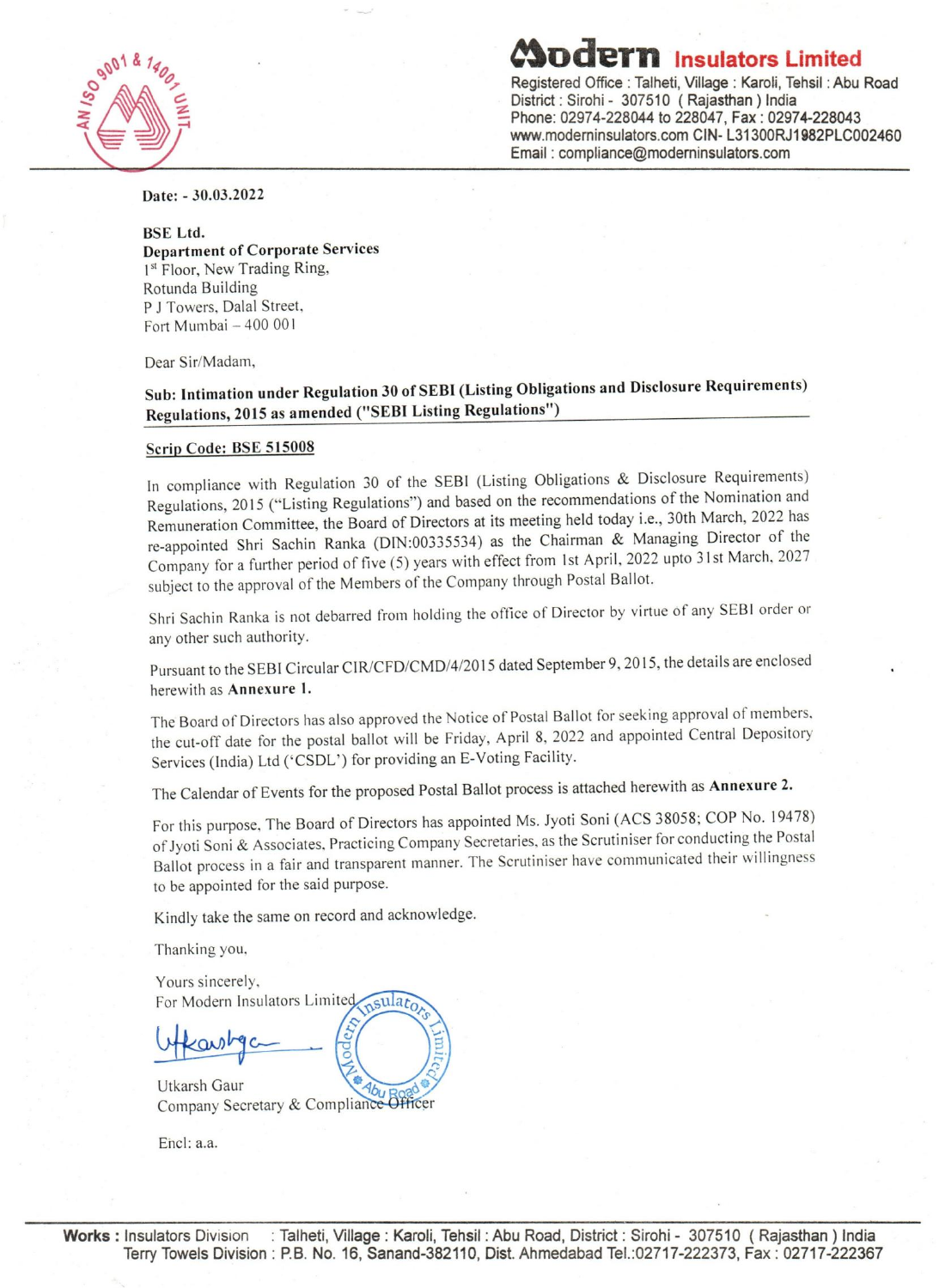

~odeTn **Insulators Limited Registered Office: Talheti, Village: Karoli, Tehsil : Abu Road District: Sirohi - 307510 (Rajasthan) India Phone: 02974-228044 to 228047, Fax: 02974-228043 www.modeminsulators.com CIN- L31300RJ1982PLC002460 Email: compliance@moderninsulators.com** 

#### **Annexure 1**

| Name of Director                                 | Shri Sachin Ranka                                                 |  |  |
|--------------------------------------------------|-------------------------------------------------------------------|--|--|
| Reason for change viz. appointment, resignation, | Shri Sachin Ranka's present term of appointment                   |  |  |
| removal, death or otherwise                      | as the Chairman & Managing Director will                          |  |  |
|                                                  | expire at the close of business hours on 31st                     |  |  |
|                                                  | March, 2022. The Board of Directors, pursuant to                  |  |  |
|                                                  | the recommendation of Nomination<br>and                           |  |  |
|                                                  | Remuneration Committee at its meeting held on                     |  |  |
|                                                  | 30 March, 2022, approved the re-appointment of                    |  |  |
|                                                  | Shri Sachin Ranka as the Chairman & Managing                      |  |  |
|                                                  | Director of the Company for a further term of                     |  |  |
|                                                  | five (5) years with effect from 1 <sup>st</sup> April, 2022       |  |  |
|                                                  | upto 31 <sup>st</sup> March, 2027. This re-appointment is         |  |  |
|                                                  | subject to approval of shareholders by way of                     |  |  |
|                                                  | Postal Ballot.                                                    |  |  |
| Date of appointment/ cessation (as applicable)   | Re-appointment with effect from 1st April, 2022.                  |  |  |
| Term of appointment                              | Re-appointment for a term of 5 (five) years                       |  |  |
|                                                  | commencing from 1 <sup>st</sup> April, 2022 upto 31 <sup>st</sup> |  |  |
|                                                  | March, 2027.                                                      |  |  |
| <b>Brief Profile</b>                             | He has done MBA and having vast experience of                     |  |  |
|                                                  | about 35 years in manufacturing of High voltage                   |  |  |
|                                                  | insulators, Denim and Terry Towels. He is the                     |  |  |
|                                                  | Chairman & Managing Director of Modern                            |  |  |
|                                                  | Insulators Limited and Modern Denim Limited.                      |  |  |
| Disclosure<br>of<br>relationship                 | Father of Shri Shreyans Ranka                                     |  |  |
| between Directors                                |                                                                   |  |  |